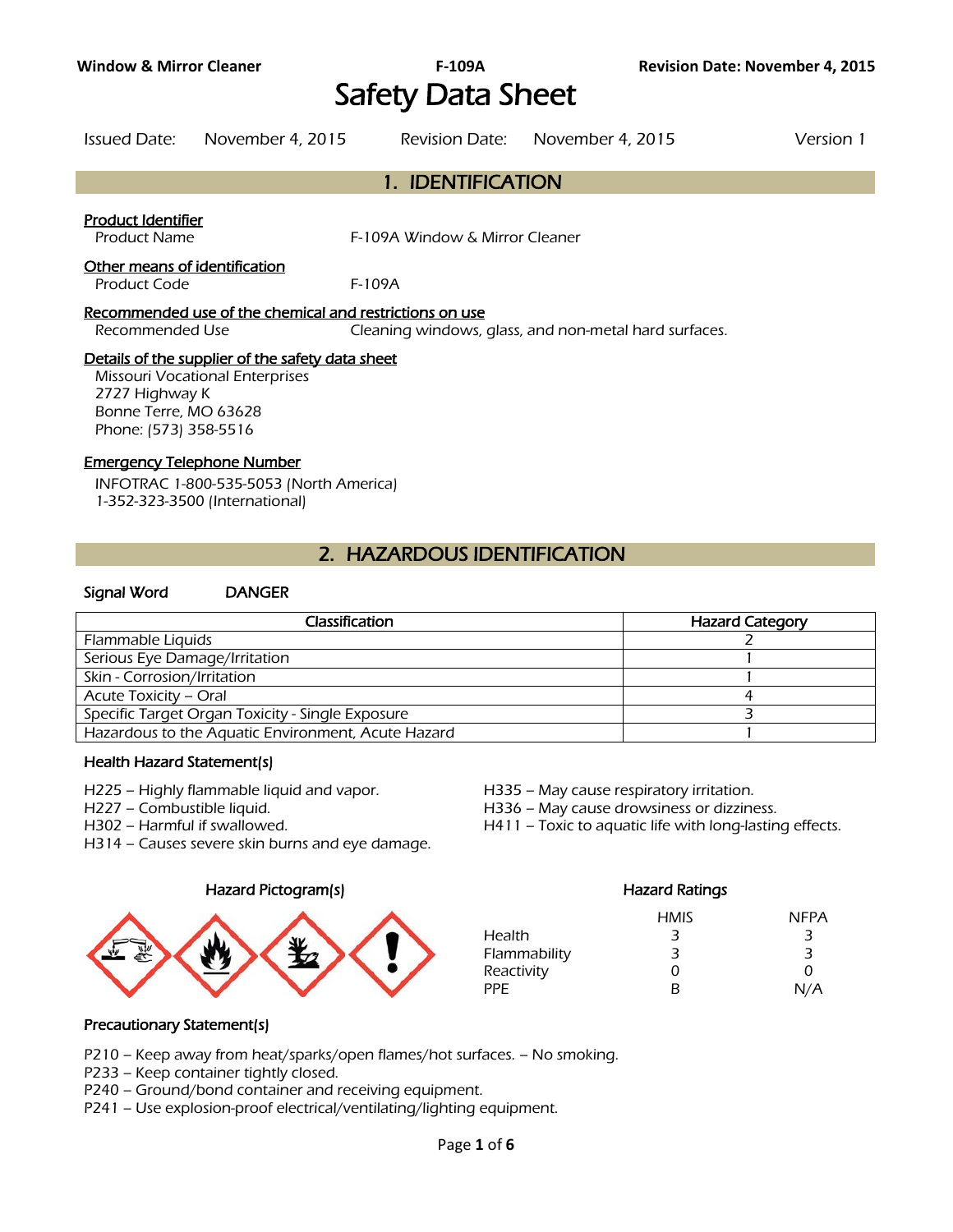P242 – Use only non-sparking tools.

P243 – Take precautionary measures against static discharge.

P260 – Do not breathe dust/fume/gas/mist/vapors/spray.

P264 – Wash face, hands and any exposed skin thoroughly after handling.

P270 – Do not eat, drink, or smoke when using this product.

P271 – Use only outdoors or in a well-ventilated area.

P273 – Avoid release to the environment.

P280 – Wear protective gloves/protective clothing/ eye protection/face protection.

P301+P330+P331 – IF SWALLOWED: Rinse mouth. DO NOT induce vomiting.

P303+P361+P353 – IF ON SKIN (or hair): Remove/Take off immediately all contaminated clothing. Rinse skin with water/shower.

P304+P340+P310 – IF INHALED: Remove victim to fresh air and keep at rest in a position comfortable for breathing. Immediately call a POISON CENTER or doctor/physician.

P305+P351+P338+P310 – IF IN EYES: Rinse cautiously with water for several minutes. Remove contact lenses, if present and easy to do. Continue rinsing. Immediately call a POISON CENTER or doctor/physician.

P312 – Call a POISON CENTER or doctor/physician if you feel unwell.

P363 – Wash contaminated clothing before reuse.

P403+P235 – Store in a well-ventilated place. Keep cool.

P405 – Store locked up.

P501 – Dispose of contents/container to an approved waste disposal plant.

#### Potential Health Effects

| <b>Skin Contact</b> | May cause skin corrosion/irritation/burns. |
|---------------------|--------------------------------------------|
| Eye Contact         | May cause eye damage.                      |
| Inhalation          | May cause respiratory irritation.          |
| Ingestion           | May be harmful if swallowed.               |

# 3. COMPOSITION/INFORMATION ON INGREDIENT

| <b>Chemical Name/Pure Substance</b> | CAS#       | Weight-%  |
|-------------------------------------|------------|-----------|
| Water                               | 7732-18-5  | 75-80     |
| Isopropanol                         | $67-63-0$  | $10 - 15$ |
| Eastman DE Solvent                  | $111-90-0$ | $2 - 5$   |
| Agua Ammonia                        | 1336-21-6  | $0 - 2$   |
| Trilon B Liquid BASF MTL            | $64-02-8$  | $0 - 2$   |
| Sodium Xylene Sulfonate             | 1300-72-7  | $0 - 2$   |
| Plurafac S 405 LF                   | 68987-81-5 | $0 - 1$   |
|                                     |            |           |

\*\*If Chemical Name/CAS No is "proprietary" and/or Weight-% is listed as a range, the specific chemical identity and/or percentage of composition has been withheld as a trade secret.

# 4. FIRST-AID MEASURES

General Advice If you feel unwell, seek medical advice (show label where possible).

Eye Contact Immediately flush eyes with water, remove contact lenses, if present, after the first 5 minutes, and then continue flushing eyes for at least 15 minutes. Obtain medical attention without delay. Suitable emergency eye wash facility should be immediately available.

Skin Contact Wash off immediately with plenty of water. Take off contaminated clothing. Wash contaminated clothing before reuse. If skin irritation persists, call a physician.

Inhalation Remove victim to fresh air and keep at rest in a position comfortable for breathing. If not breathing, give artificial respiration. If breathing is difficult, oxygen should be administered by qualified personnel. Call a POISON CENTER or doctor/physician if you feel unwell.

**Ingestion** Rinse mouth. Do NOT induce vomiting. Call a POISON CENTER or doctor/physician if you feel unwell.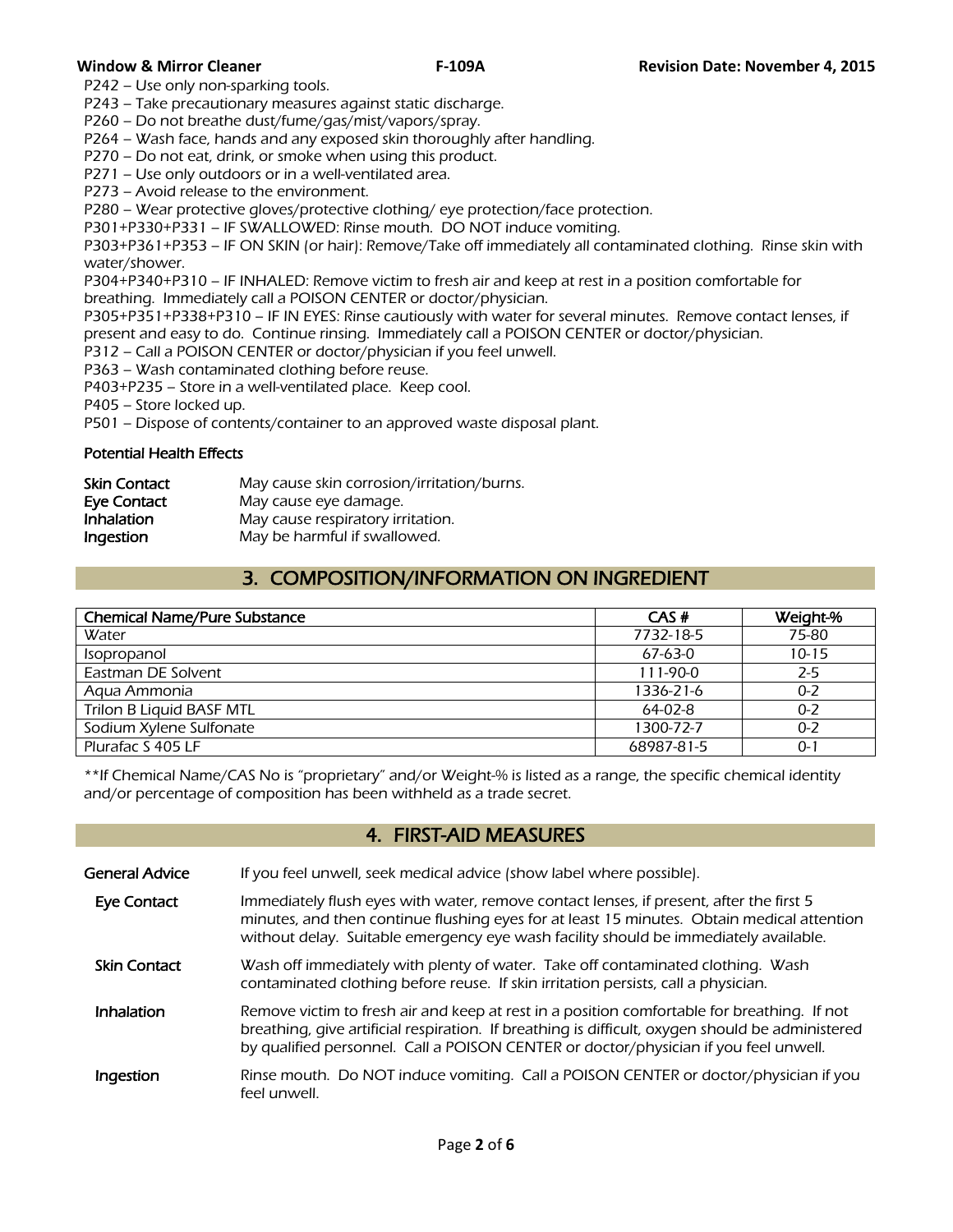Symptoms

Burning pain and severe corrosive skin damage. Causes serious eye damage. Symptoms may include stinging, tearing, redness, swelling, and blurred vision. Permanent eye damage including blindness could result. Coughing. Headache, dizziness, fatigue, drowsiness, and lack of coordination.

# 5. FIRE-FIGHTING MEASURES

# Extinguishing Media

Suitable Extinguishing Media: Alcohol resistant foam, water fog, dry chemical powder, or carbon dioxide. Unsuitable Extinguishing Media: Water jet.

# Specific Hazards Arising from the Chemical

Vapors may form explosive mixtures with air. Vapors may travel considerable distance to a source of ignition and flash back. During fire, gases hazardous to health may be formed.

# Protective equipment and precautions for firefighters

As in any fire, wear self-contained breathing apparatus pressure-demand, MSHA/NIOSH (approved or equivalent) and full protective gear.

# 6. ACCIDENTAL RELEASE MEASURES

### Personal precautions, protective equipment and emergency procedures

| Personal precautions                              | Isolate area. Keep unnecessary personnel from entering the area. Keep<br>upwind of spill. Ventilate area of spill. No smoking in area. Eliminate all<br>sources of ignition in vicinity of spill or released vapor to avoid fire or<br>explosion. Vapor explosion hazard. Check with combustible gas detector<br>before reentering area. Use appropriate safety equipment. |
|---------------------------------------------------|----------------------------------------------------------------------------------------------------------------------------------------------------------------------------------------------------------------------------------------------------------------------------------------------------------------------------------------------------------------------------|
| <b>Environmental precautions</b>                  | Prevent from entering into soil, ditches, sewers, waterways, and/or<br>groundwater.                                                                                                                                                                                                                                                                                        |
| Methods and material for containment and clean up |                                                                                                                                                                                                                                                                                                                                                                            |
| <b>Methods for Containment</b>                    | Prevent further leakage or spillage if safe to do so.                                                                                                                                                                                                                                                                                                                      |
| Methods for Clean up                              | Contain spilled material if possible. Ground and bond all containers and<br>handling equipment. Pump with explosion proof equipment. If available,<br>use foam to smother or suppress. Collect in suitable and properly labeled<br>containers.                                                                                                                             |

# 7. HANDLING AND STORAGE

#### Precautions for safe handling

Keep away from heat, sparks, and flames. Avoid contact with eyes. Avoid breathing vapor. Wash thoroughly after handling. Keep container closed. Use only with adequate ventilation. No smoking, open flames, or sources of ignition in handling and storage areas. Electrically bond and ground all containers and equipment before transfer or use of material. Use of non-sparking or explosion-proof equipment may be necessary, depending upon the type of operation. Containers, even those that have been emptied, can contain vapors. Do not cut, drill, grind, weld, or perform similar operations on or near empty containers. Vapors are heavier than air and may travel a long distance and accumulate in low lying areas. Ignition and/or flash back may occur. Never use air pressure for transferring product.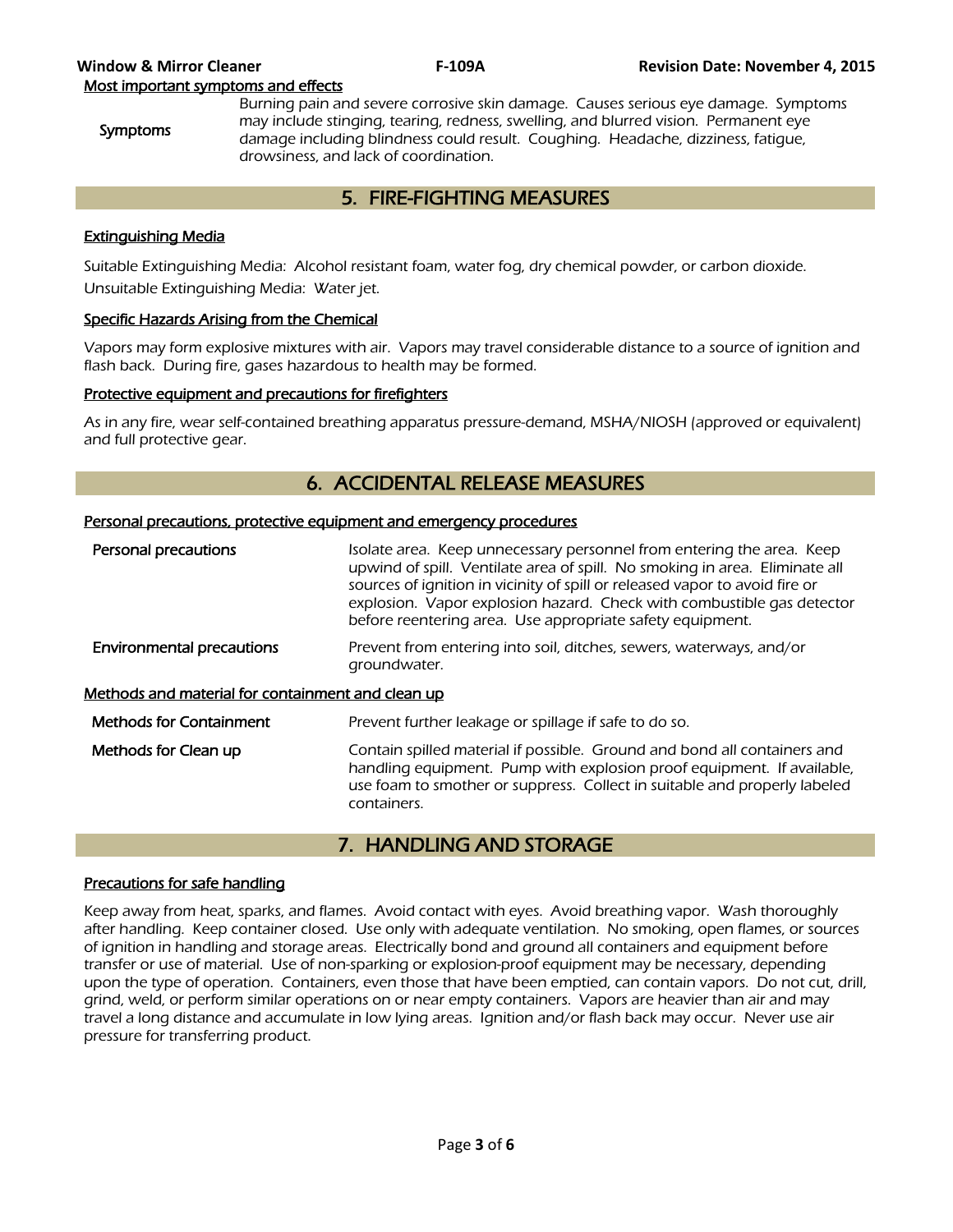# Storage Conditions Minimize sources of ignition, such as static build-up, heat, spark, or flame. Keep container closed. Flammable mixtures may exist within the vapor space of containers at room temperature. Store in a well-ventilated place. Incompatible Materials Strong acids, strong oxidizing agents.

# 8. EXPOSURE CONTROLS/PERSONAL PROTECTION

| <b>Chemical Name</b>            | <b>ACGIHTLV</b>             | <b>OSHA PEL</b>         | <b>NIOSH IDLH</b>           |
|---------------------------------|-----------------------------|-------------------------|-----------------------------|
| Isopropanol<br>$(67-63-0)$      | 200 ppm TWA<br>400 ppm STEL | 400 ppm TWA             |                             |
| Aqua Ammonia<br>(1336-21-6)     | 35 ppm STEL<br>25 ppm TWA   | 50 ppm PEL              | 35 ppm STEL<br>25 ppm TWA   |
| Sodium Hydroxide<br>(1310-73-2) | 2 mg/m <sup>3</sup> Ceiling | 2 mg/m <sup>3</sup> PEL | 2 mg/m <sup>3</sup> Ceiling |

# Appropriate engineering controls

| <b>Engineering Controls</b>                                           | Apply technical measures to comply with the occupational exposure limits.<br>Explosion-proof general and local exhaust ventilation. Ventilation rates<br>should be matched to conditions. |
|-----------------------------------------------------------------------|-------------------------------------------------------------------------------------------------------------------------------------------------------------------------------------------|
| Individual protection measures, such as personal protective equipment |                                                                                                                                                                                           |
| Eye/Face Protection                                                   | Wear approved safety glasses with side shields (or goggles) and a face shield.                                                                                                            |
| Skin and Body Protection                                              | Wear appropriate clothing and gloves to prevent repeated or prolonged skin<br>contact.                                                                                                    |
| <b>Respiratory Protection</b>                                         | If engineering controls do not maintain airborne concentrations below<br>recommended exposure limits or to an acceptable level, an approved<br>respirator must be worn.                   |
| <b>General Hygiene Considerations</b>                                 | Do not eat, drink, or smoke when using this product. Wash contaminated<br>clothing before reuse. Handle in accordance with good industrial hygiene<br>and safety practice.                |

# 9. PHYSICAL AND CHEMICAL PROPERTIES

# **Appearance**

| <b>Physical State</b><br>Color                                                                                                                                                                                                                                                                                                                                                                        | Liquid<br>Blue                                                                                                                                                                                                                 | Odor<br><b>Odor Threshold</b> | Ammonia<br>Not Determined |
|-------------------------------------------------------------------------------------------------------------------------------------------------------------------------------------------------------------------------------------------------------------------------------------------------------------------------------------------------------------------------------------------------------|--------------------------------------------------------------------------------------------------------------------------------------------------------------------------------------------------------------------------------|-------------------------------|---------------------------|
| <b>Property</b>                                                                                                                                                                                                                                                                                                                                                                                       | <u>Values</u>                                                                                                                                                                                                                  | <b>Remarks - Method</b>       |                           |
| рH<br>Melting Point/Freezing Point<br><b>Boiling Point/Boiling Range</b><br><b>Flash Point</b><br><b>Evaporation Rate</b><br>Flammability (Solid, Gas)<br><b>Upper Flammability Limits</b><br><b>Lower Flammability Limits</b><br><b>Vapor Pressure</b><br><b>Vapor Density</b><br><b>Specific Gravity</b><br><b>Water Solubility</b><br>Solubility in other solvents<br><b>Partition Coefficient</b> | $11 - 12$<br>Not determined<br>Not determined<br>Not determined<br>Not determined<br>Flammable<br>Not determined<br>Not determined<br>Not determined<br>Not determined<br>0.98<br>Complete<br>Not determined<br>Not determined |                               |                           |
| <b>Auto-ignition Temperature</b><br><b>Decomposition Temperature</b>                                                                                                                                                                                                                                                                                                                                  | Not determined<br>Not determined                                                                                                                                                                                               |                               |                           |
| <b>Viscosity</b>                                                                                                                                                                                                                                                                                                                                                                                      | Not determined                                                                                                                                                                                                                 |                               |                           |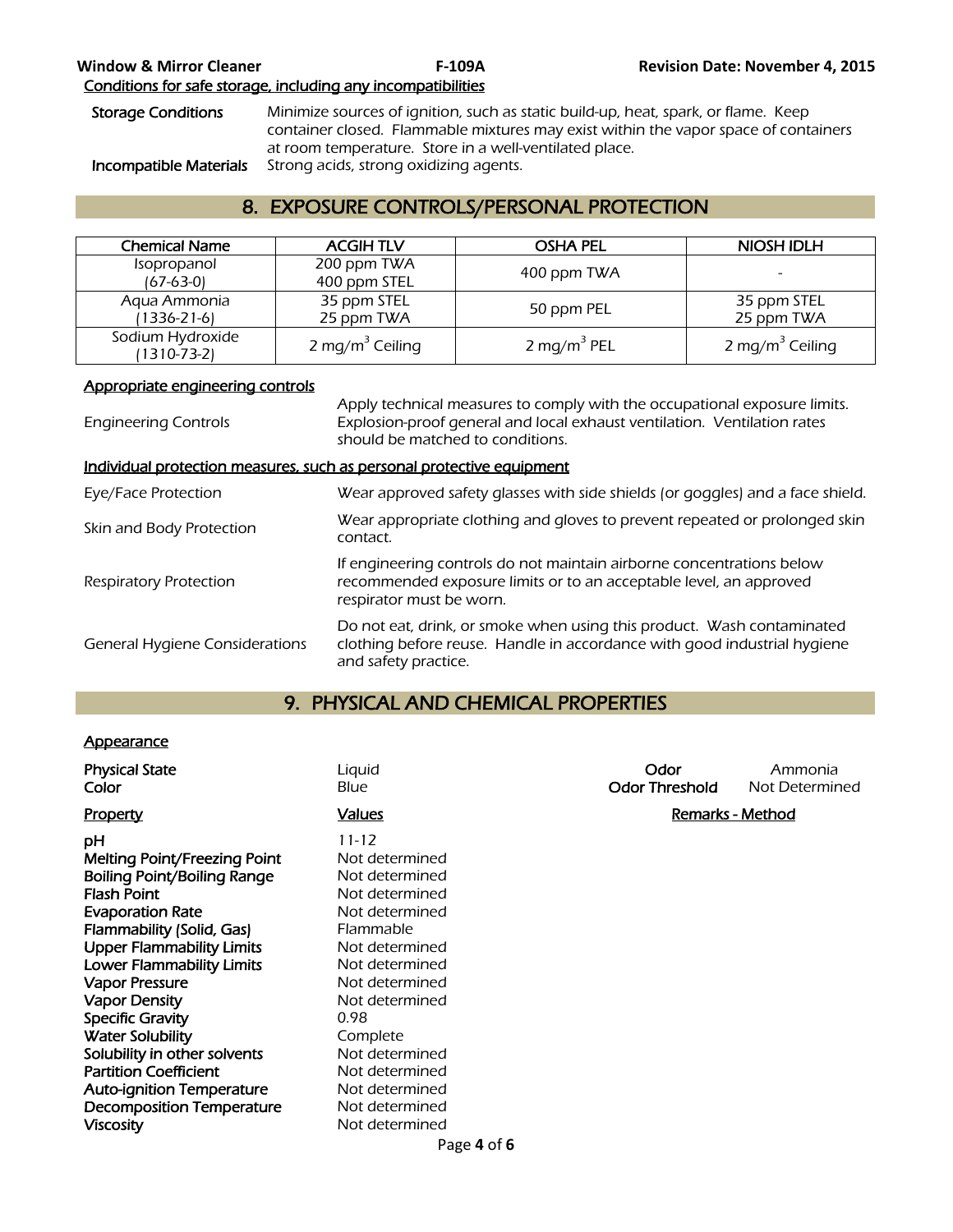# 10. STABILITY AND REACTIVITY

| Reactivity                                        | None known.                                                                                                   |
|---------------------------------------------------|---------------------------------------------------------------------------------------------------------------|
| <b>Chemical Stability</b>                         | Stable under recommended storage conditions.                                                                  |
| <b>Conditions to Avoid</b>                        | Avoid heat, sparks, open flames, and other ignition sources. Avoid<br>temperatures exceeding the flash point. |
| Incompatible materials                            | Strong acids. Strong oxidizers. Halogens. Aldehydes.                                                          |
| <b>Hazardous Decomposition</b><br><b>Products</b> | Carbon oxides. Nitrogen oxides. Sulfur oxides.                                                                |
| <b>Hazardous Polymerization</b>                   | Will not occur.                                                                                               |

11. TOXICOLOGICAL INFORMATION

# Mixture Toxicity

Toxicological data have not been determined specifically for this product.

# 12. ECOLOGICAL INFORMATION

### **Ectotoxicity**

Ecological studies have not been carried out on this product.

# 13. DISPOSAL CONSIDERATIONS

| contaminate ponds, waterways, or ditches with chemical or used container.                                                                                                                                                                         |  |
|---------------------------------------------------------------------------------------------------------------------------------------------------------------------------------------------------------------------------------------------------|--|
| Hazardous Waste Code<br>Not available.                                                                                                                                                                                                            |  |
| Waste from residues / unused<br>Dispose of in accordance with local, regional, national, and international<br>laws and regulations.<br>products                                                                                                   |  |
| Since emptied containers may retain product residue, follow label warnings<br>even after container is emptied. Empty containers should be taken to an<br><b>Contaminated Packaging</b><br>approved waste handling site for recycling or disposal. |  |
| <b>14. TRANSPORT INFORMATION</b>                                                                                                                                                                                                                  |  |
| Please see current shipping paper for most up to date shipping information,<br><b>Note</b><br>including exemptions and special circumstances.                                                                                                     |  |
| DOT I.D. Number<br>Not available.<br><b>DOT Proper Shipping Name</b><br>Combustible Liquid<br><b>DOT Hazard Classes:</b>                                                                                                                          |  |
| US DOT<br>3<br>3<br>Road (ADR)                                                                                                                                                                                                                    |  |

Road (ADR) 3<br>
Air (ICAO/IMDG) 3 Air (ICAO/IMDG) 3<br>Sea (IMO/IMDG) 3 Packing Group **II** 

DOT Label 8,3

Sea (IMO/IMDG)

Page **5** of **6**